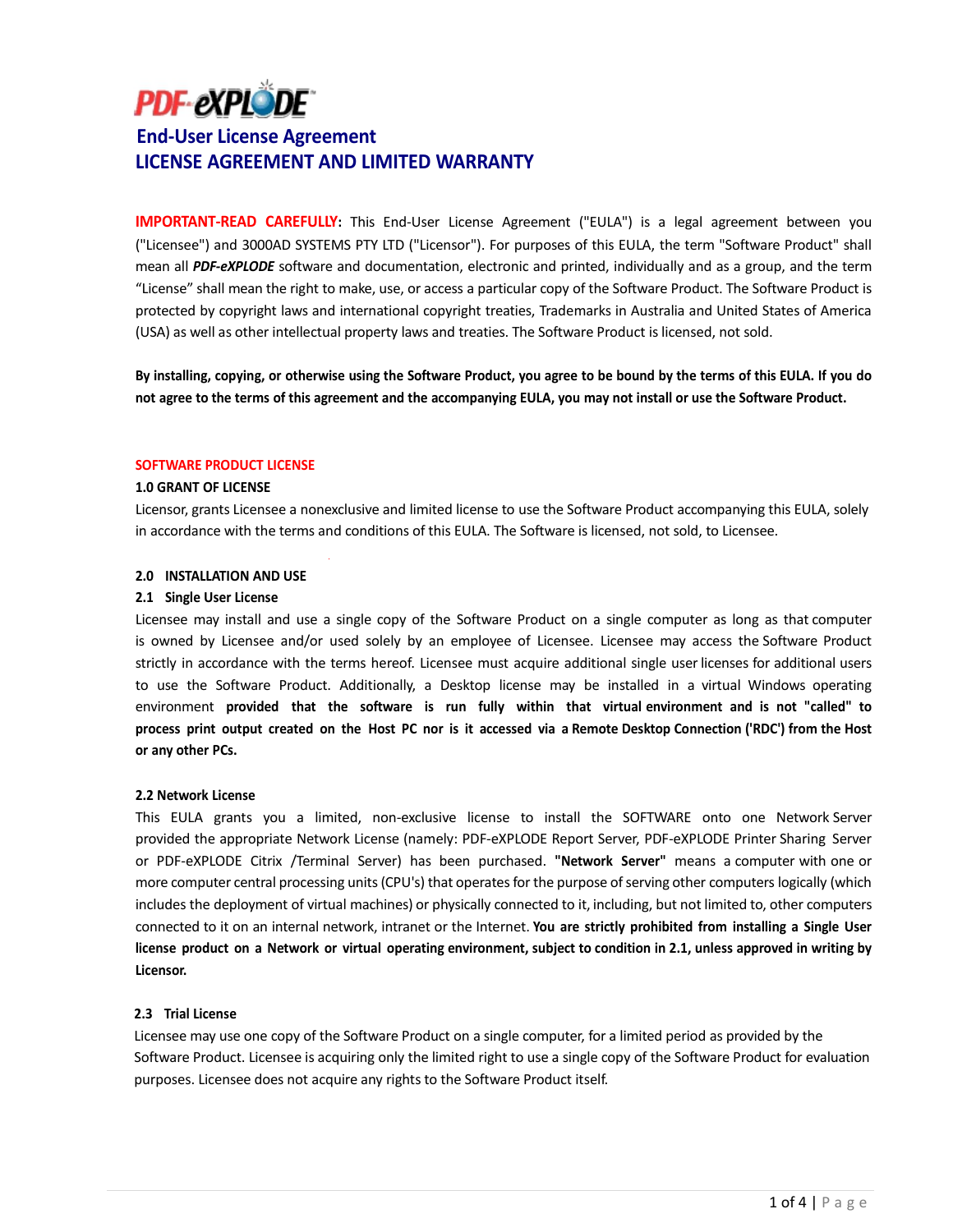# **3.0 DESCRIPTION OF OTHER RIGHTS AND LIMITATIONS**

# **3.1 Separation of Components**

The Software Product is licensed as either a single user product or multiple-user pack product; however in either case, one physical license is provided. You may install this license on a single computer or server, accessible only by as many Users as determined by the User pack purchased and subject to conditions set out under clause 3.9 'Other Restrictions'.

# **3.2 Upgrades**

If the Software Product is labeled as an upgrade, Licensee must be properly licensed to use this product, identified by Licensor as being eligible for the upgrade. A Software Product labelled as an upgrade replaces and/or supplements the product that formed the basis for eligibility for the upgrade. Licensee may use the resulting upgraded product only in accordance with the terms of this EULA. **Licensee may not use the previous version of the Licensed Software after receiving** a media replacement or updated version as a replacement to a prior version; in such cases, the Licensee must destroy the prior version. Continued use of the old version alongside the newer upgraded version, would constitute a breach of this EULA.

### **3.3 Rental**

Licensee may not rent, lease, or lend the Software Product.

# **3.4 Support Services**

Licensee must register with Licensor or its Agent in order to be eligible for technical support via electronic mail. Licensee is entitled to support via email from Licensor, free of charge. Subject to that provision, support is provided free of charge at the Licensor's sole discretion. The Licensor reserves the right to revoke or modify support provided for the Software at any time, for any or no reason. The Licensor also reserves the right to provide software support at an hourly rate of US\$80 per hour if it deems necessary. Any supplemental software code provided to Licensee as part of support services shall be considered part of the Software Product and subject to the terms and conditions of this EULA. With respect to technical information Licensee provides to Licensor as part of any such support services, Licensor may use such information for its business purposes, including for product support and development. Licensor will not utilize such technical information in a form that personally identifies Licensee.

# **3.5 Software Transfer**

Notwithstanding any terms to the contrary, Licensee may not transfer rights under this EULA. In view of the fact that Licensee has acquired the right to use the Software Product under special terms, any transfer of rights under this EULA is strictly prohibited. Where the licensee business has been aquired by another Business, the Licensee must notify the Licensor in writing of this acquisition, and request the License to be transferred to the new Business. This notification must be done within 60 days of transfer of ownership, so an appropriate note can be made in Licensor's records.

### **3.6 Ownership**

Licensee agreesthat 3000AD Systems Pty Ltd and/or its Suppliers, retains all right, title and interest in and to the Software Product and all copies at all times, regardless of the form or media in or on which the original or other copies may subsequently exist. Licensee agrees they neither own nor hereby acquire any claim or right of ownership to the Software Product or to any related patents, copyrights, trademarks or other intellectual property. Licensee agrees to use reasonable efforts to prevent and protect the contents of the Software Product from unauthorized disclosure or use. Any data, content or information accessed through the Software Product isthe property ofthe applicable data/content/information owner and may be protected by applicable copyright law. This EULA gives Licensee no rights to such data, content or information.

# **3.7 Copyright**

All title and copyrights in and to the Software Product (including but not limited to any images, photographs, animations, video, audio, music, text, and "applets" incorporated into the Software Product), and any copies of the Software Product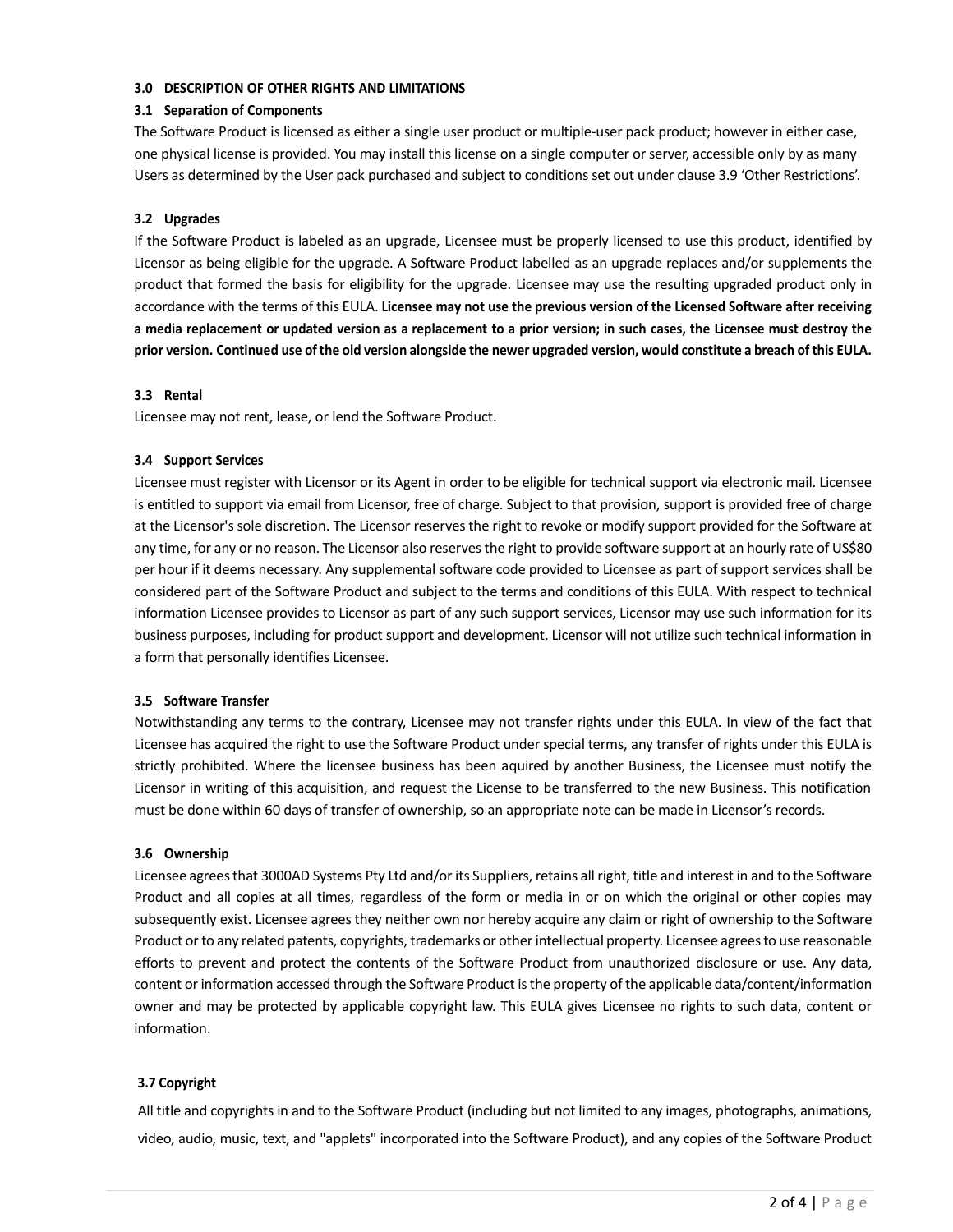are owned by Licensor unless otherwise indicated. The Software Product is protected by copyright laws and international treaty provisions. Therefore, the Software Product must be treated like any other copyrighted material.

# **3.8 U.S. Government Restricted Rights**

The Software Product is provided with RESTRICTED RIGHTS. Use, duplication, or disclosure by the Government is subject to restrictions as set forth in subparagraph (c)(1)(ii) of the Rights in Technical Data and Computer Software clause at DFARS 252.227-7013 or subparagraphs (c)(1) and (2) of the Commercial Computer Software-Restricted Rights at 48 CFR 52.227- 19, as applicable.

# **3.9 Other Restrictions**

Licensee agrees not to alter, disassemble, decompile, translate, adapt or reverse-engineer the Software Product or make any attempt to discover the source code of the Software or otherwise reduce the Software Product to a human perceivable form, or to modify, network, or create derivative works based upon the Software Product in whole or in part, nor permit any other party to do so.

### **3.10 Termination**

Without prejudice to any other rights, Licensor may terminate this EULA if Licensee fails to comply with the terms and conditions of this EULA. In such event, Licensee must destroy all copies of the Software Product and all of its component parts.

# **4.0 MISCELLANEOUS**

This EULA is governed by the laws of the Commonwealth of Australia in the State of New South Wales (NSW). Should you have any questions concerning this EULA, or if you desire to contact Licensor for any reason, please contact Licensor on Tel: +612 9983-0367 or Email: [mail@3000ad.com.au.](mailto:mail@3000ad.com.au)

### **5.0 LIMITED WARRANTY**

### Licensor warrants that the:

(i) Software Product will perform substantially in accordance with the applicable user documentation published by Licensor for a period of ninety (90) days from the date Licensee first acquired Software Product, and (ii) Support Services provided by Licensor shall be substantially as described in the applicable user documentation published by Licensor, and Licensor will make commercially reasonable efforts to solve problem issues.

Some states and jurisdictions do not allow limitations on duration of an implied warranty, so the above limitation may not apply. To the extent allowed by applicable law, implied warranties on the Software Product, if any, are limited to ninety (90) days. Notwithstanding the foregoing, Licensor under no circumstances warrants the media on which the Software Product has been distributed.